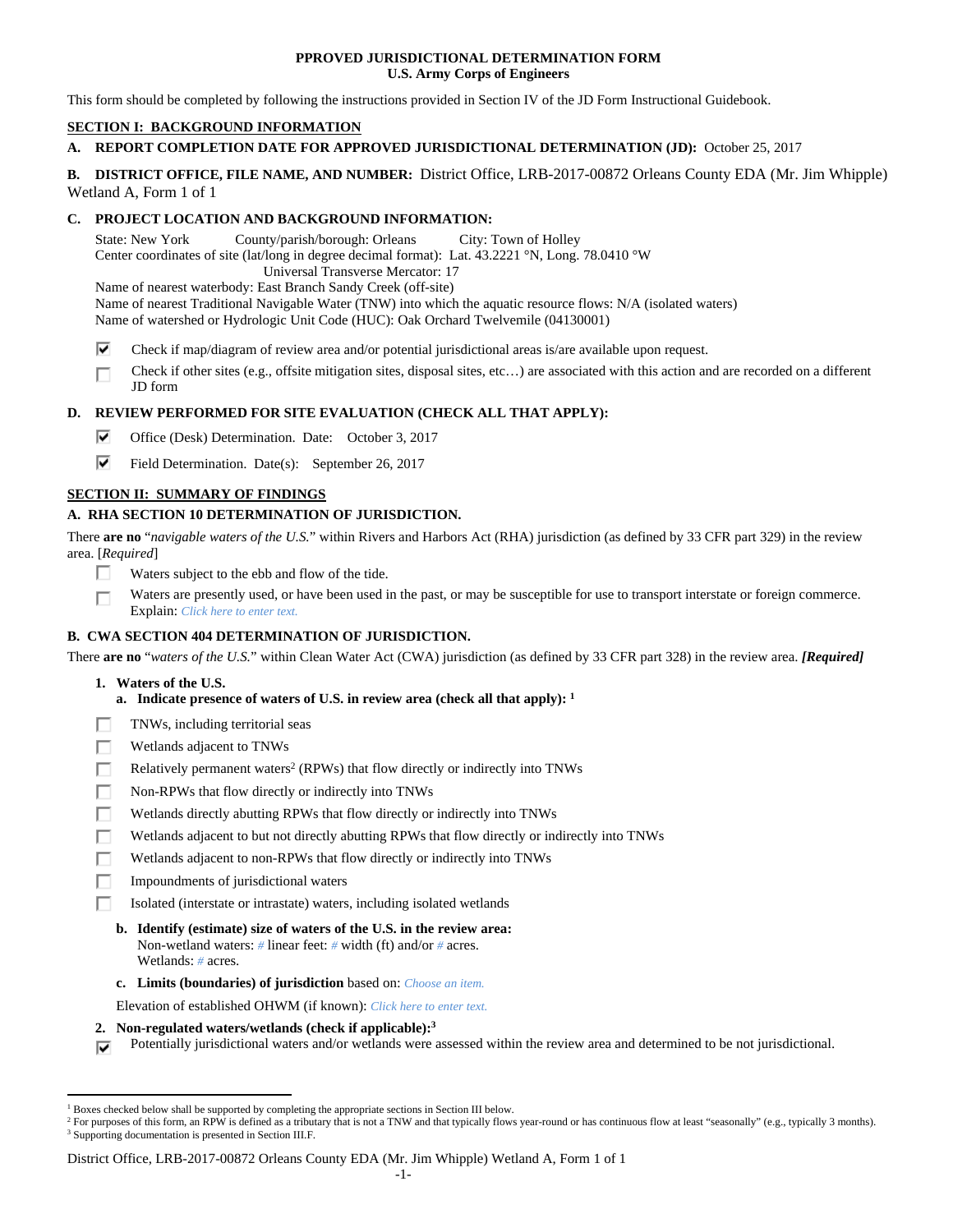Explain: Wetland A (0.5 acre) is located in a closed micro-topographic depression on the landscape surrounded by higher elevation uplands. The wetland receives hydrology from precipitation and surrounding runoff; the wetland contained surface water during the September 2017 site visit. No evidence of outflow or overland flow from the wetland was observed. The wetland is surrounded by upland, primarily active agricultural fields, and has no swales, ditches, pipes, storm drains, or other discrete/confined conveyances that would provide a surface hydrologic connection to another water of the United States (WOUS).

The topography of the upland surrounding Wetland A does not indicate potential for hydrologic connectivity. No evidence of subsurface flow was observed during the site visit. The wetland has been determined to not have a surface or shallow subsurface hydrologic connection to any navigable waters or their tributaries. The nearest stream channel is approximately 1,400 feet south of Wetland A. The wetland is not reasonably close to the aforementioned tributary or the downstream TNW such that an ecological connection to a WOUS. can be inferred. The review area is not within a mapped FEMA floodplain.

Based upon a review of aerial photographs, the USGS 7.5 Minute Quad, the National Hydrography Dataset (NHD), the National Wetland Inventory (NWI) maps, topographic data (USGS Quad map), on-site observations, and the materials submitted by the agent, the wetland has been determined to be hydrologically isolated with no surface water connection to a WOUS.

The wetland does not support a link to interstate or foreign commerce because it is not known to be used by interstate or foreign travelers for recreation or other purposes. The wetland does not produce fish or shellfish that could be taken and sold in interstate or foreign commerce. The wetland is not known to be used for industrial purposes by industries in interstate or foreign commerce. Wetland A has been determined to not be a WOUS and are therefore not jurisdictional under the CWA.

### **SECTION III: CWA ANALYSIS**

### **A. TNWs AND WETLANDS ADJACENT TO TNWs**

**The agencies will assert jurisdiction over TNWs and wetlands adjacent to TNWs. If the aquatic resource is a TNW, complete Section III.A.1 and Section III.D.1. only; if the aquatic resource is a wetland adjacent to a TNW, complete Sections III.A.1 and 2 and Section III.D.1.; otherwise, see Section III.B below**.

### **1. TNW**

Identify TNW: *Click here to enter text.*

Summarize rationale supporting determination: *Click here to enter text.*

### **2. Wetland adjacent to TNW**

Summarize rationale supporting conclusion that wetland is "adjacent": *Click here to enter text.*

### **B. CHARACTERISTICS OF TRIBUTARY (THAT IS NOT A TNW) AND ITS ADJACENT WETLANDS (IF ANY):**

**This section summarizes information regarding characteristics of the tributary and its adjacent wetlands, if any, and it helps determine whether or not the standards for jurisdiction established under Rapanos have been met.** 

**The agencies will assert jurisdiction over non-navigable tributaries of TNWs where the tributaries are "relatively permanent waters" (RPWs), i.e. tributaries that typically flow year-round or have continuous flow at least seasonally (e.g., typically 3 months). A wetland that directly abuts an RPW is also jurisdictional. If the aquatic resource is not a TNW, but has year-round (perennial) flow, skip to Section III.D.2. If the aquatic resource is a wetland directly abutting a tributary with perennial flow, skip to Section III.D.4.** 

**A wetland that is adjacent to but that does not directly abut an RPW requires a significant nexus evaluation. Corps districts and EPA regions will include in the record any available information that documents the existence of a significant nexus between a relatively permanent tributary that is not perennial (and its adjacent wetlands if any) and a traditional navigable water, even though a significant nexus finding is not required as a matter of law.** 

If the waterbody<sup>4</sup> is not an RPW, or a wetland directly abutting an RPW, a JD will require additional data to determine if the **waterbody has a significant nexus with a TNW. If the tributary has adjacent wetlands, the significant nexus evaluation must consider the tributary in combination with all of its adjacent wetlands. This significant nexus evaluation that combines, for analytical purposes, the tributary and all of its adjacent wetlands is used whether the review area identified in the JD request is the tributary, or its adjacent wetlands, or both. If the JD covers a tributary with adjacent wetlands, complete Section III.B.1 for the tributary, Section III.B.2 for any onsite wetlands, and Section III.B.3 for all wetlands adjacent to that tributary, both onsite and offsite. The determination whether a significant nexus exists is determined in Section III.C below.** 

### **1. Characteristics of non-TNWs that flow directly or indirectly into TNW**

 **(i) General Area Conditions:**  Watershed size: *# Choose an item.* Drainage area: *# Choose an item.*

> Average annual rainfall: *#* inches Average annual snowfall: *#* inches

 **(ii) Physical Characteristics:**  (a) Relationship with TNW:

 $\overline{a}$ 

<sup>4</sup> Note that the Instructional Guidebook contains additional information regarding swales, ditches, washes, and erosional features generally and in the arid West.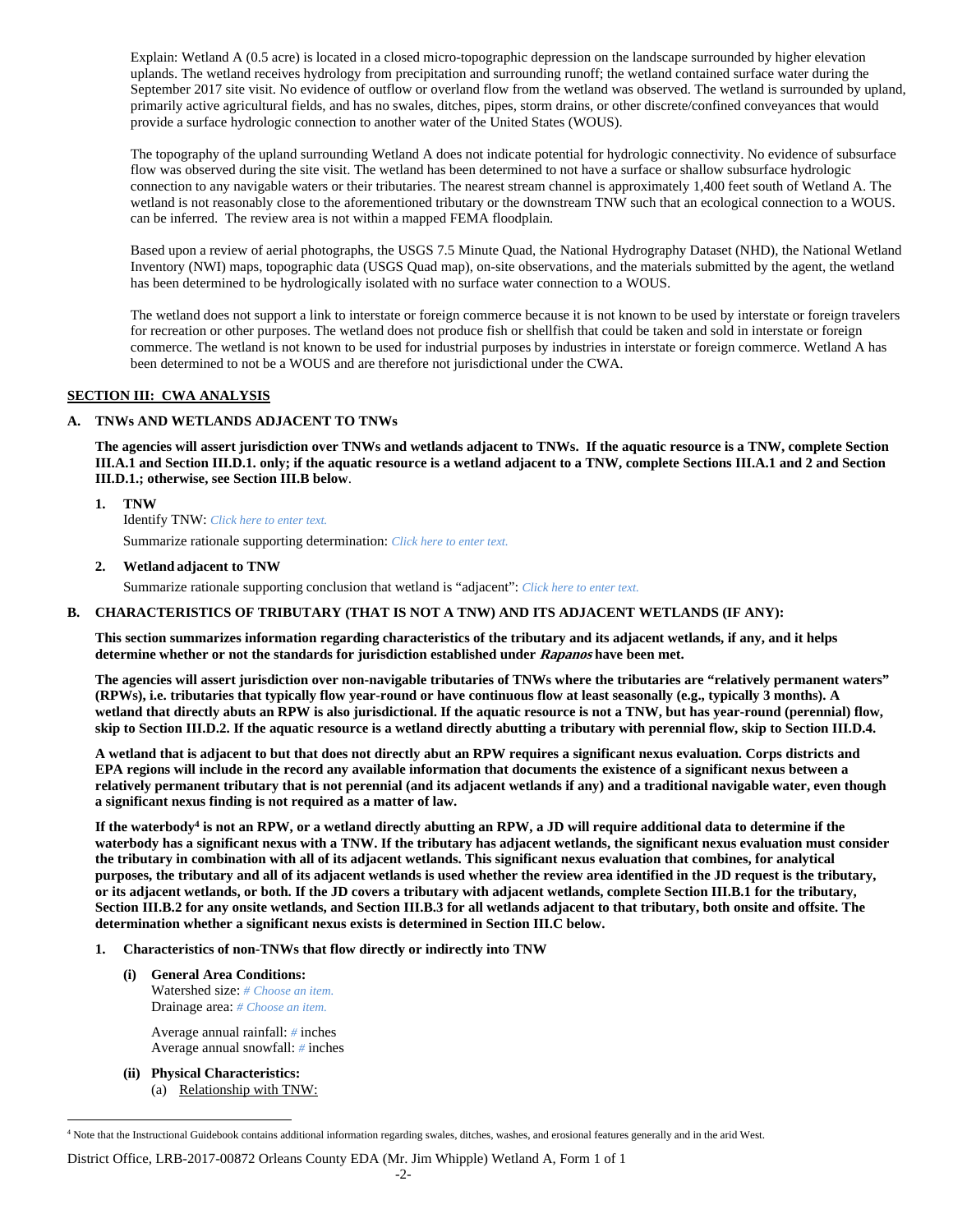|     | Tributary flows directly into TNW.<br>Tributary flows through <i>Choose an item</i> . tributaries before entering TNW.                                                                                                                                                                                                                                                                                                                                                                                                                           |  |  |  |  |
|-----|--------------------------------------------------------------------------------------------------------------------------------------------------------------------------------------------------------------------------------------------------------------------------------------------------------------------------------------------------------------------------------------------------------------------------------------------------------------------------------------------------------------------------------------------------|--|--|--|--|
|     | Project waters are <i>Choose an item.</i> river miles from TNW.<br>Project waters are <i>Choose an item</i> . river miles from RPW.<br>Project waters are <i>Choose an item.</i> aerial (straight) miles from TNW.<br>Project waters are <i>Choose an item.</i> aerial (straight) miles from RPW.<br>Project waters cross or serve as state boundaries. Explain: Click here to enter text.                                                                                                                                                       |  |  |  |  |
|     | Identify flow route to TNW <sup>5</sup> : Click here to enter text.<br>Tributary stream order, if known: Click here to enter text.                                                                                                                                                                                                                                                                                                                                                                                                               |  |  |  |  |
|     | (b) General Tributary Characteristics (check all that apply):                                                                                                                                                                                                                                                                                                                                                                                                                                                                                    |  |  |  |  |
|     | <b>Tributary</b> is:<br>Natural                                                                                                                                                                                                                                                                                                                                                                                                                                                                                                                  |  |  |  |  |
|     | Artificial (man-made). Explain: Click here to enter text.                                                                                                                                                                                                                                                                                                                                                                                                                                                                                        |  |  |  |  |
|     | Manipulated (man-altered). Explain: Click here to enter text.                                                                                                                                                                                                                                                                                                                                                                                                                                                                                    |  |  |  |  |
|     | Tributary properties with respect to top of bank (estimate):<br>Average width: # feet<br>Average depth: # feet<br>Average side slopes: Choose an item.                                                                                                                                                                                                                                                                                                                                                                                           |  |  |  |  |
|     | Primary tributary substrate composition (check all that apply):                                                                                                                                                                                                                                                                                                                                                                                                                                                                                  |  |  |  |  |
|     | Silts<br>Sands<br>Concrete                                                                                                                                                                                                                                                                                                                                                                                                                                                                                                                       |  |  |  |  |
|     | Cobbles<br>Gravel<br>Muck<br>U                                                                                                                                                                                                                                                                                                                                                                                                                                                                                                                   |  |  |  |  |
|     | Bedrock<br>□<br>Vegetation. Type/% cover: Click here to enter text.                                                                                                                                                                                                                                                                                                                                                                                                                                                                              |  |  |  |  |
|     | Other. Explain: Click here to enter text.                                                                                                                                                                                                                                                                                                                                                                                                                                                                                                        |  |  |  |  |
| (c) | Tributary condition/stability [e.g., highly eroding, sloughing banks]. Explain: Click here to enter text.<br>Presence of run/riffle/pool complexes. Explain: Click here to enter text.<br>Tributary geometry: Choose an item.<br>Tributary gradient (approximate average slope): #%<br>Flow:<br>Tributary provides for: Choose an item.<br>Estimate average number of flow events in review area/year: Choose an item.<br>Describe flow regime: Click here to enter text.<br>Other information on duration and volume: Click here to enter text. |  |  |  |  |
|     | Surface flow is: Choose an item. Characteristics: Click here to enter text.                                                                                                                                                                                                                                                                                                                                                                                                                                                                      |  |  |  |  |
|     | Subsurface flow: Choose an item. Explain findings: Click here to enter text.<br>Dye (or other) test performed: Click here to enter text.                                                                                                                                                                                                                                                                                                                                                                                                         |  |  |  |  |
|     | Tributary has (check all that apply):<br>$\Box$ Bed and banks<br>OHWM <sup>6</sup> (check all indicators that apply):                                                                                                                                                                                                                                                                                                                                                                                                                            |  |  |  |  |
|     | clear, natural line impressed on the bank $\Box$<br>the presence of litter and debris                                                                                                                                                                                                                                                                                                                                                                                                                                                            |  |  |  |  |
|     | destruction of terrestrial vegetation<br>changes in the character of soil                                                                                                                                                                                                                                                                                                                                                                                                                                                                        |  |  |  |  |
|     | the presence of wrack line<br>shelving                                                                                                                                                                                                                                                                                                                                                                                                                                                                                                           |  |  |  |  |
|     | vegetation matted down, bent, or absent<br>sediment sorting<br>U                                                                                                                                                                                                                                                                                                                                                                                                                                                                                 |  |  |  |  |
|     | leaf litter disturbed or washed away<br>scour                                                                                                                                                                                                                                                                                                                                                                                                                                                                                                    |  |  |  |  |
|     | sediment deposition<br>multiple observed or predicted flow events<br>water staining<br>abrupt change in plant community Click here to enter text.                                                                                                                                                                                                                                                                                                                                                                                                |  |  |  |  |
|     | other (list): Click here to enter text.                                                                                                                                                                                                                                                                                                                                                                                                                                                                                                          |  |  |  |  |
|     | Discontinuous OHWM. <sup>7</sup> Explain: Click here to enter text.                                                                                                                                                                                                                                                                                                                                                                                                                                                                              |  |  |  |  |
|     |                                                                                                                                                                                                                                                                                                                                                                                                                                                                                                                                                  |  |  |  |  |

If factors other than the OHWM were used to determine lateral extent of CWA jurisdiction (check all that apply):

<sup>&</sup>lt;sup>5</sup> Flow route can be described by identifying, e.g., tributary a, which flows through the review area, to flow into tributary b, which then flows into TNW.<br><sup>6</sup>A natural or man-made discontinuity in the OHWM does not neces OHWM has been removed by development or agricultural practices). Where there is a break in the OHWM that is unrelated to the waterbody's flow regime (e.g., flow over a rock outcrop or through a culvert), the agencies will look for indicators of flow above and below the break. 7 Ibid.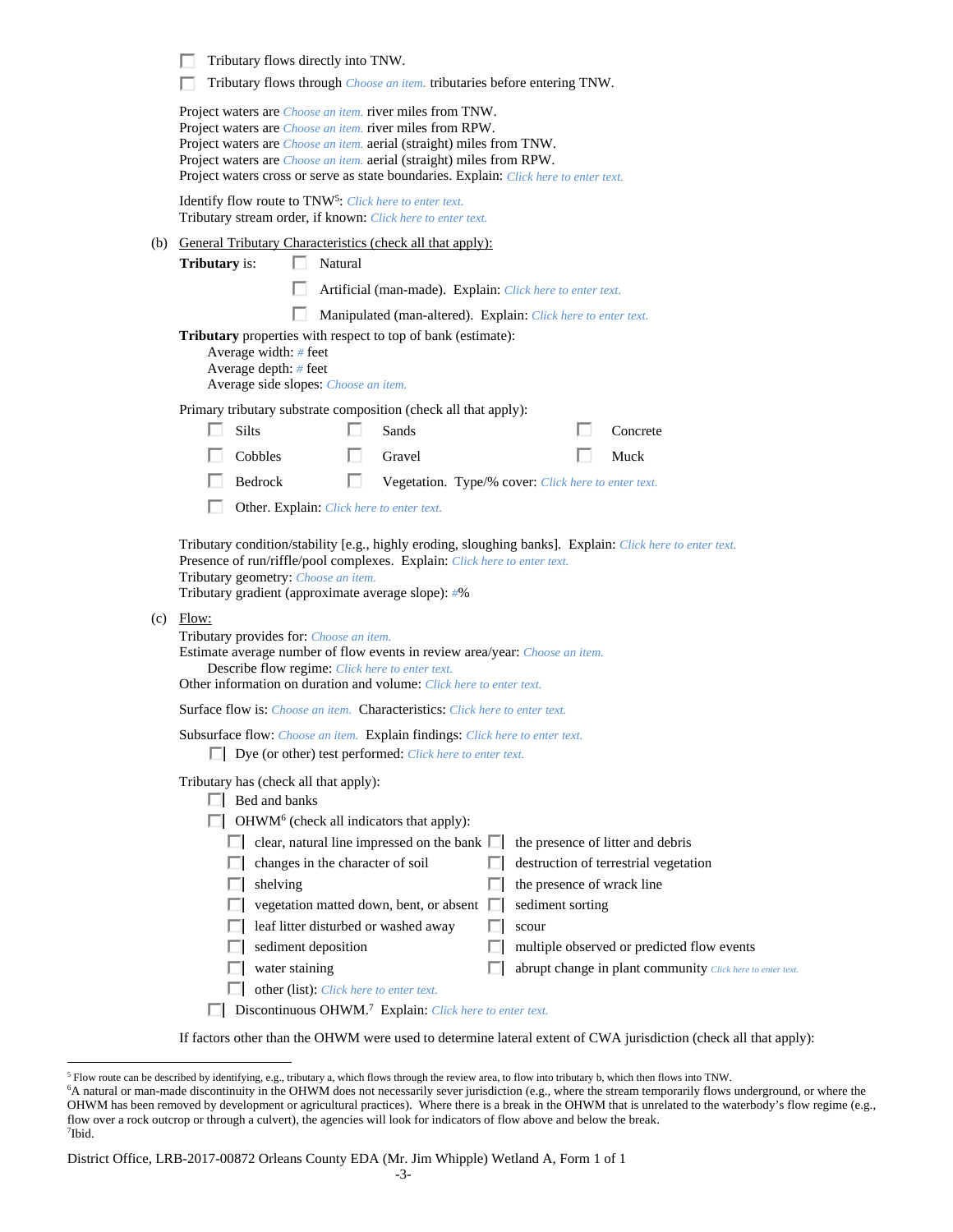| High Tide Line indicated by: |  |
|------------------------------|--|
|------------------------------|--|

| High Tide Line indicated by: | $\Box$ Mean High Water Mark indicated by: |
|------------------------------|-------------------------------------------|
|                              |                                           |

- $\Box$  oil or scum line along shore objects  $\Box$  survey to available datum;
- $\Box$  fine shell or debris deposits (foreshore)  $\Box$  physical markings;
- **F** physical markings/characteristics  $\Box$  vegetation lines/changes in vegetation types.
- $\Box$  tidal gauges
- other (list): *Click here to enter text.*

# **(iii) Chemical Characteristics:**

Characterize tributary (e.g., water color is clear, discolored, oily film; water quality; general watershed characteristics, etc.). Explain: *Click here to enter text.*

Identify specific pollutants, if known: *Click here to enter text.*

## **(iv) Biological Characteristics. Channel supports (check all that apply):**

- Riparian corridor. Characteristics (type, average width): *Click here to enter text.*
- Wetland fringe. Characteristics: *Click here to enter text.*
- $\Box$  Habitat for:
	- Federally Listed species. Explain findings: *Click here to enter text*.
	- Fish/spawn areas. Explain findings: *Click here to enter text*.
	- Other environmentally-sensitive species. Explain findings: *Click here to enter text.*
	- Aquatic/wildlife diversity. Explain findings: *Click here to enter text.*

## **2. Characteristics of wetlands adjacent to non-TNW that flow directly or indirectly into TNW**

## **(i) Physical Characteristics:**

- (a) General Wetland Characteristics:
	- Properties:

 Wetland size: *#* acres Wetland type. Explain: *Click here to enter text.* Wetland quality. Explain: *Click here to enter text.* Project wetlands cross or serve as state boundaries. Explain: *Click here to enter text.*

(b) General Flow Relationship with Non-TNW: Flow is: *Choose an item.* Explain: *Click here to enter text.*

 Surface flow is: *Choose an item.* Characteristics: *Click here to enter text.*

Subsurface flow: *Choose an item.* Explain findings: *Click here to enter text.*

- Dye (or other) test performed: *Click here to enter text.*
- (c) Wetland Adjacency Determination with Non-TNW:
	- $\Box$  Directly abutting
	- $\Box$  Not directly abutting
		- Discrete wetland hydrologic connection. Explain: *Click here to enter text.*
		- Ecological connection. Explain: *Click here to enter text.*
		- Separated by berm/barrier. Explain: *Click here to enter text.*
- (d) Proximity (Relationship) to TNW
	- Project wetlands are *Choose an item.* river miles from TNW. Project waters are *Choose an item.* aerial (straight) miles from TNW. Flow is from: *Choose an item.*

Estimate approximate location of wetland as within the *Choose an item.* floodplain.

## **(ii) Chemical Characteristics:**

Characterize wetland system (e.g., water color is clear, brown, oil film on surface; water quality; general watershed characteristics; etc.). Explain: *Click here to enter text.*

Identify specific pollutants, if known: *Click here to enter text.*

# **(iii) Biological Characteristics. Wetland supports (check all that apply):**

- Riparian buffer. Characteristics (type, average width): *Click here to enter text.*
- Vegetation type/percent cover. Explain: *Click here to enter text.*
- $\Box$  Habitat for:
	- Federally Listed species. Explain findings: *Click here to enter text*.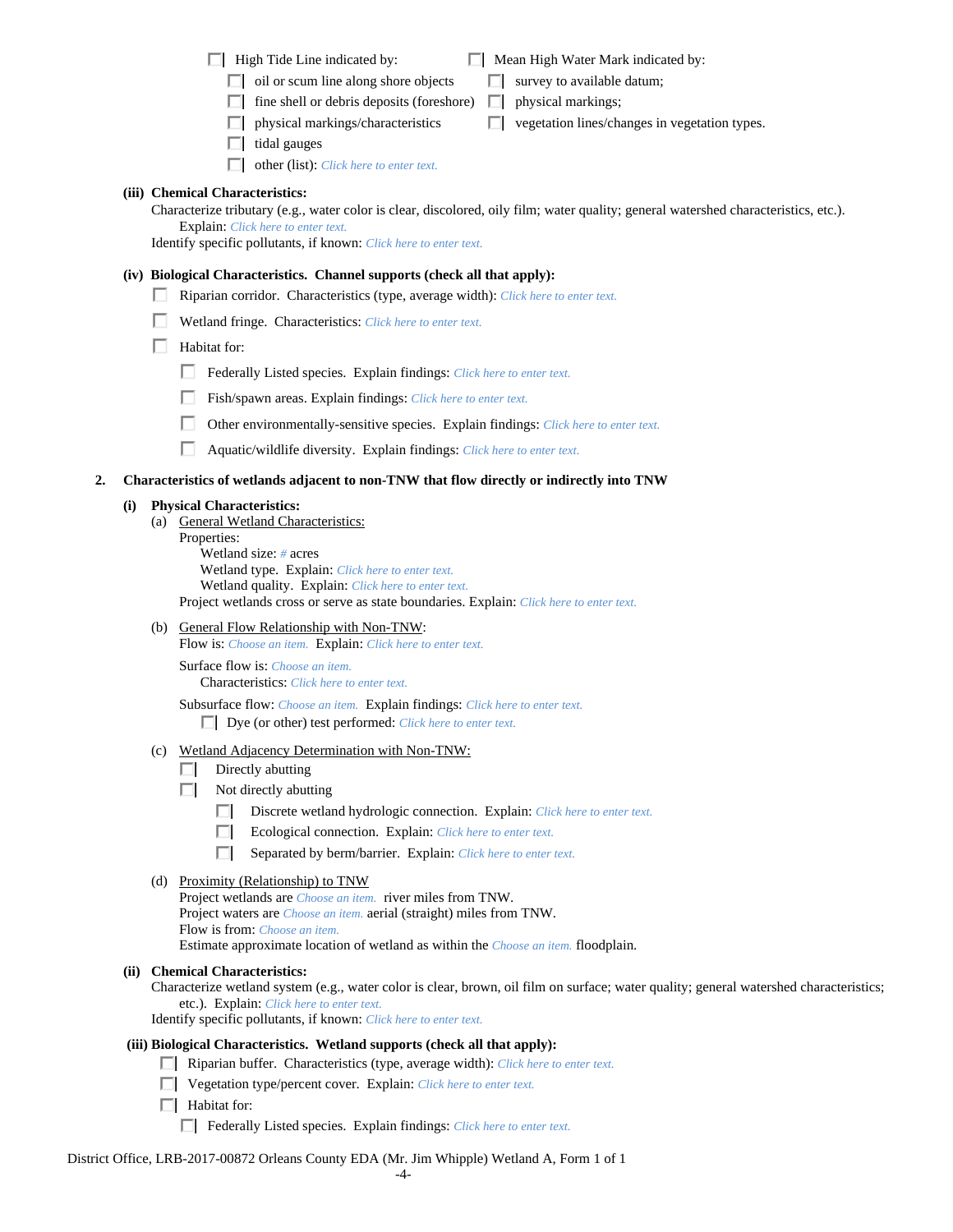- Fish/spawn areas. Explain findings: *Click here to enter text*.
- Other environmentally-sensitive species. Explain findings: *Click here to enter text.*
- Aquatic/wildlife diversity. Explain findings: *Click here to enter text.*

## **3. Characteristics of all wetlands adjacent to the tributary (if any)**

 All wetland(s) being considered in the cumulative analysis: *Choose an item.* Approximately (*#*) acres in total are being considered in the cumulative analysis.

For each wetland, specify the following:

| Directly abuts? $(Y/N)$ | Size (in acres) | Directly abuts? $(Y/N)$ | Size (in acres) |
|-------------------------|-----------------|-------------------------|-----------------|
|                         |                 |                         |                 |
| 7N                      |                 | <i>Y / N</i>            |                 |
| $\gamma_{N}$            |                 | Y / N                   |                 |
| $\gamma$                |                 | Y / N                   |                 |

Summarize overall biological, chemical and physical functions being performed: *Click here to enter text.*

#### **C. SIGNIFICANT NEXUS DETERMINATION**

**A significant nexus analysis will assess the flow characteristics and functions of the tributary itself and the functions performed by any wetlands adjacent to the tributary to determine if they significantly affect the chemical, physical, and biological integrity of a TNW. For each of the following situations, a significant nexus exists if the tributary, in combination with all of its adjacent wetlands, has more than a speculative or insubstantial effect on the chemical, physical and/or biological integrity of a TNW. Considerations when evaluating significant nexus include, but are not limited to the volume, duration, and frequency of the flow of water in the tributary and its proximity to a TNW, and the functions performed by the tributary and all its adjacent wetlands. It is not appropriate to determine significant nexus based solely on any specific threshold of distance (e.g. between a tributary and its adjacent wetland or between a tributary and the TNW). Similarly, the fact an adjacent wetland lies within or outside of a floodplain is not solely determinative of significant nexus.** 

#### **Draw connections between the features documented and the effects on the TNW, as identified in the** *Rapanos* **Guidance and discussed in the Instructional Guidebook. Factors to consider include, for example:**

- Does the tributary, in combination with its adjacent wetlands (if any), have the capacity to carry pollutants or flood waters to TNWs, or to reduce the amount of pollutants or flood waters reaching a TNW?
- Does the tributary, in combination with its adjacent wetlands (if any), provide habitat and lifecycle support functions for fish and other species, such as feeding, nesting, spawning, or rearing young for species that are present in the TNW?
- Does the tributary, in combination with its adjacent wetlands (if any), have the capacity to transfer nutrients and organic carbon that support downstream foodwebs?
- Does the tributary, in combination with its adjacent wetlands (if any), have other relationships to the physical, chemical, or biological integrity of the TNW?

#### *Note: the above list of considerations is not inclusive and other functions observed or known to occur should be documented below:*

- **1. Significant nexus findings for non-RPW that has no adjacent wetlands and flows directly or indirectly into TNWs.** Explain findings of presence or absence of significant nexus below, based on the tributary itself, then go to Section III.D: *Click here to enter text.*
- **2. Significant nexus findings for non-RPW and its adjacent wetlands, where the non-RPW flows directly or indirectly into TNWs.**  Explain findings of presence or absence of significant nexus below, based on the tributary in combination with all of its adjacent wetlands, then go to Section III.D: *Click here to enter text.*
- **3. Significant nexus findings for wetlands adjacent to an RPW but that do not directly abut the RPW.** Explain findings of presence or absence of significant nexus below, based on the tributary in combination with all of its adjacent wetlands, then go to Section III.D: *Click here to enter text.*

### **D. DETERMINATIONS OF JURISDICTIONAL FINDINGS. THE SUBJECT WATERS/WETLANDS ARE (CHECK ALL THAT APPLY):**

- **1. TNWs and Adjacent Wetlands.** Check all that apply and provide size estimates in review area:
	- **TNWs:** # linear feet # width (ft), Or, # acres.
	- Wetlands adjacent to TNWs: *#* acres.
- **2. RPWs that flow directly or indirectly into TNWs.** 
	- Tributaries of TNWs where tributaries typically flow year-round are jurisdictional. Provide data and rationale indicating that tributary is perennial: *Click here to enter text.*.
	- Tributaries of TNW where tributaries have continuous flow "seasonally" (e.g., typically three months each year) are jurisdictional. П. Data supporting this conclusion is provided at Section III.B. Provide rationale indicating that tributary flows seasonally: *Click here to enter text.*.

Provide estimates for jurisdictional waters in the review area (check all that apply):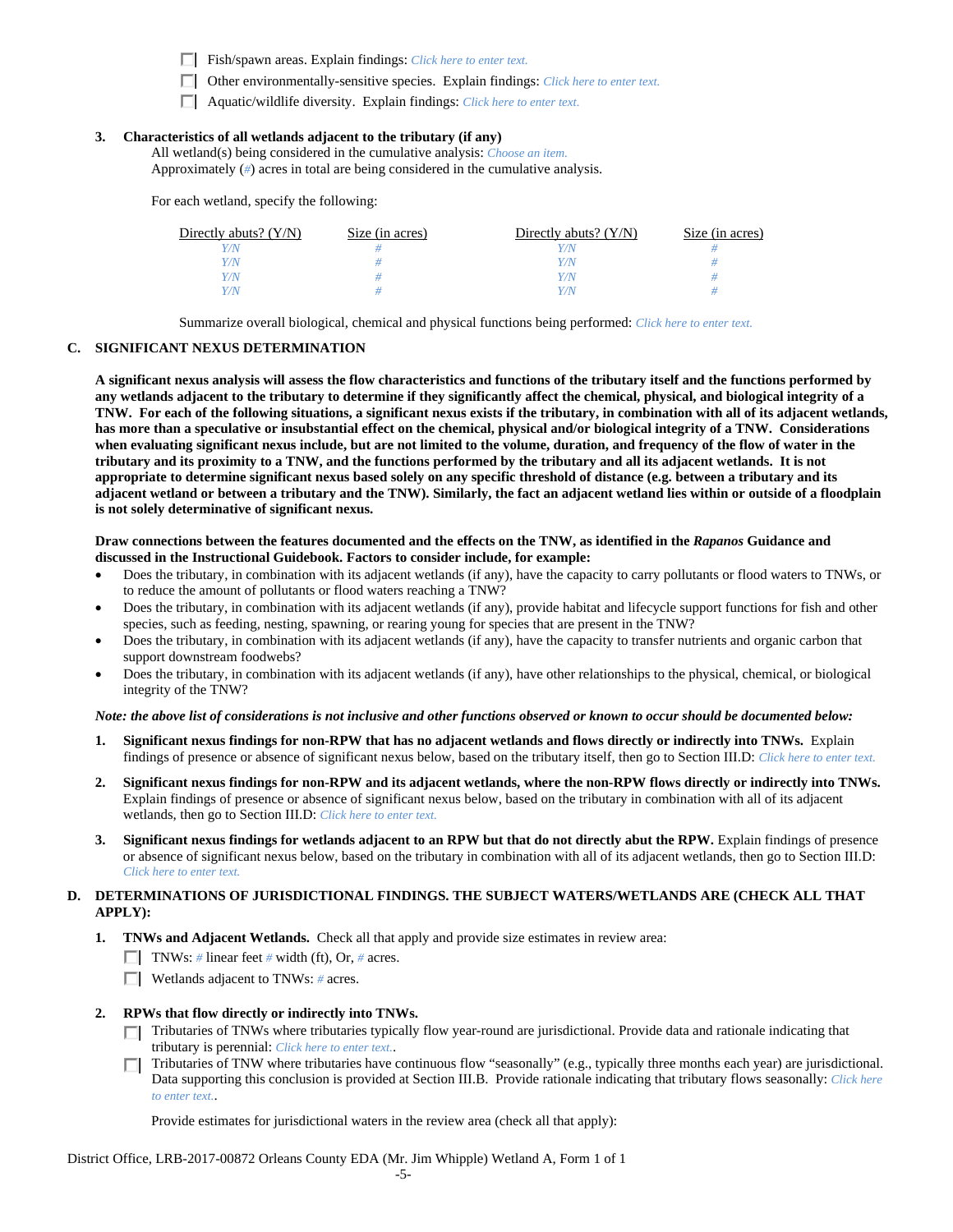**Tributary waters:** # linear feet # width (ft).

Other non-wetland waters: *#* acres.

Identify type(s) of waters: *Click here to enter text.*

- **3. Non-RPWs8 that flow directly or indirectly into TNWs.**
	- Waterbody that is not a TNW or an RPW, but flows directly or indirectly into a TNW, and it has a significant nexus with a П. TNW is jurisdictional. Data supporting this conclusion is provided at Section III.C.

Provide estimates for jurisdictional waters within the review area (check all that apply):

- **Tributary waters:** # linear feet # width (ft).
- Other non-wetland waters: *#* acres.

Identify type(s) of waters: *Click here to enter text.*

### **4. Wetlands directly abutting an RPW that flow directly or indirectly into TNWs.**

- Wetlands directly abut RPW and thus are jurisdictional as adjacent wetlands.
	- Wetlands directly abutting an RPW where tributaries typically flow year-round. Provide data and rationale ПL. indicating that tributary is perennial in Section III.D.2, above. Provide rationale indicating that wetland is directly abutting an RPW: *Click here to enter text.*
	- □ Wetlands directly abutting an RPW where tributaries typically flow "seasonally." Provide data indicating that tributary is seasonal in Section III.B and rationale in Section III.D.2, above. Provide rationale indicating that wetland is directly abutting an RPW: *Click here to enter text.*

Provide acreage estimates for jurisdictional wetlands in the review area: *#* acres.

- **5. Wetlands adjacent to but not directly abutting an RPW that flow directly or indirectly into TNWs.** 
	- $\Box$  Wetlands that do not directly abut an RPW, but when considered in combination with the tributary to which they are adjacent and with similarly situated adjacent wetlands, have a significant nexus with a TNW are jurisidictional. Data supporting this conclusion is provided at Section III.C.

Provide acreage estimates for jurisdictional wetlands in the review area: *#* acres.

### **6. Wetlands adjacent to non-RPWs that flow directly or indirectly into TNWs.**

Wetlands adjacent to such waters, and have when considered in combination with the tributary to which they are adjacent and with similarly situated adjacent wetlands, have a significant nexus with a TNW are jurisdictional. Data supporting this conclusion is provided at Section III.C.

Provide estimates for jurisdictional wetlands in the review area: *#* acres.

#### **7. Impoundments of jurisdictional waters.9**

As a general rule, the impoundment of a jurisdictional tributary remains jurisdictional.

- Demonstrate that impoundment was created from "waters of the U.S.," or п
- Demonstrate that water meets the criteria for one of the categories presented above (1-6), or п
- п Demonstrate that water is isolated with a nexus to commerce (see E below).

### **E. ISOLATED [INTERSTATE OR INTRA-STATE] WATERS, INCLUDING ISOLATED WETLANDS, THE USE, DEGRADATION OR DESTRUCTION OF WHICH COULD AFFECT INTERSTATE COMMERCE, INCLUDING ANY SUCH WATERS (CHECK ALL THAT APPLY):10**

which are or could be used by interstate or foreign travelers for recreational or other purposes.

- from which fish or shellfish are or could be taken and sold in interstate or foreign commerce.
- $\Box$  which are or could be used for industrial purposes by industries in interstate commerce.
- Interstate isolated waters.Explain: *Click here to enter text.*
- Other factors.Explain: *Click here to enter text.*

#### **Identify water body and summarize rationale supporting determination:** *Click here to enter text.*

Provide estimates for jurisdictional waters in the review area (check all that apply):

- Tributary waters:  $\#$  linear feet  $\#$  width (ft).
- Other non-wetland waters: *#* acres.

Identify type(s) of waters: *Click here to enter text.*

Wetlands: *#* acres.

<sup>10</sup> Prior to asserting or declining CWA jurisdiction based solely on this category, Corps Districts will elevate the action to Corps and EPA HQ for review consistent with the process described in the Corps/EPA *Memorandum Regarding CWA Act Jurisdiction Following Rapanos.*

 $\overline{a}$ 8 See Footnote # 3.

<sup>&</sup>lt;sup>9</sup> To complete the analysis refer to the key in Section III.D.6 of the Instructional Guidebook.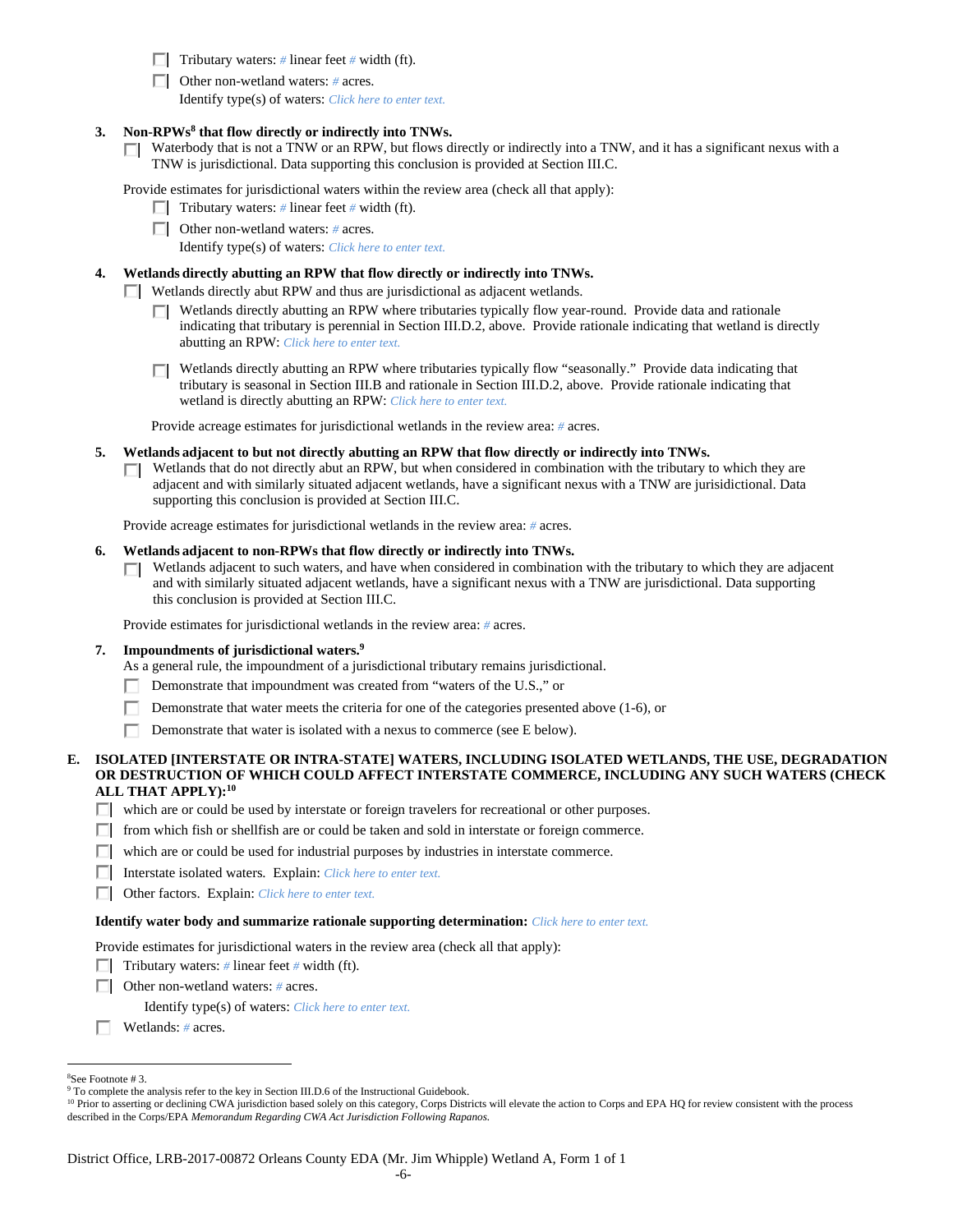| F. |        | NON-JURISDICTIONAL WATERS, INCLUDING WETLANDS (CHECK ALL THAT APPLY):<br>If potential wetlands were assessed within the review area, these areas did not meet the criteria in the 1987 Corps of Engineers Wetland<br>Delineation Manual and/or appropriate Regional Supplements.                                                                                                                                                                    |
|----|--------|-----------------------------------------------------------------------------------------------------------------------------------------------------------------------------------------------------------------------------------------------------------------------------------------------------------------------------------------------------------------------------------------------------------------------------------------------------|
|    | v.     | Review area included isolated waters with no substantial nexus to interstate (or foreign) commerce.                                                                                                                                                                                                                                                                                                                                                 |
|    |        | Prior to the Jan 2001 Supreme Court decision in "SWANCC," the review area would have been regulated based solely on<br>the "Migratory Bird Rule" (MBR).                                                                                                                                                                                                                                                                                             |
|    |        | Waters do not meet the "Significant Nexus" standard, where such a finding is required for jurisdiction. Explain: Click here to enter text.                                                                                                                                                                                                                                                                                                          |
|    |        | Other: (explain, if not covered above): Click here to enter text.                                                                                                                                                                                                                                                                                                                                                                                   |
|    |        | Provide acreage estimates for non-jurisdictional waters in the review area, where the sole potential basis of jurisdiction is the MBR factors<br>(i.e., presence of migratory birds, presence of endangered species, use of water for irrigated agriculture), using best professional judgment<br>(check all that apply):                                                                                                                           |
|    |        | Non-wetland waters (i.e., rivers, streams): $\#$ linear feet $\#$ width (ft).                                                                                                                                                                                                                                                                                                                                                                       |
|    |        | Lakes/ponds: $# \, \text{acres.}$                                                                                                                                                                                                                                                                                                                                                                                                                   |
|    |        | Other non-wetland waters: # acres. List type of aquatic resource: Click here to enter text                                                                                                                                                                                                                                                                                                                                                          |
|    | ⊽      | Wetlands: Wetland A is approximately 0.5 acres.                                                                                                                                                                                                                                                                                                                                                                                                     |
|    |        | Provide acreage estimates for non-jurisdictional waters in the review area that do not meet the "Significant Nexus" standard, where such a<br>finding is required for jurisdiction (check all that apply):<br>Non-wetland waters (i.e., rivers, streams): $\#$ linear feet $\#$ width (ft).                                                                                                                                                         |
|    |        | Lakes/ponds: $# \, \text{acres.}$                                                                                                                                                                                                                                                                                                                                                                                                                   |
|    |        | Other non-wetland waters: # acres. List type of aquatic resource: Click here to enter text                                                                                                                                                                                                                                                                                                                                                          |
|    |        | Wetlands:                                                                                                                                                                                                                                                                                                                                                                                                                                           |
|    |        | <b>SECTION IV: DATA SOURCES.</b>                                                                                                                                                                                                                                                                                                                                                                                                                    |
|    |        | A. SUPPORTING DATA. Data reviewed for JD (check all that apply - checked items shall be included in case file and, where checked and<br>requested, appropriately reference sources below):<br>$\triangledown$ Maps, plans, plots or plat submitted by or on behalf of the applicant/consultant: Location Map, Delineation Map                                                                                                                       |
|    |        | $ \nabla $ Data sheets prepared/submitted by or on behalf of the applicant/consultant.                                                                                                                                                                                                                                                                                                                                                              |
|    |        | $ \vec{v} $ Office concurs with data sheets/delineation report.                                                                                                                                                                                                                                                                                                                                                                                     |
|    |        | Office does not concur with data sheets/delineation report.                                                                                                                                                                                                                                                                                                                                                                                         |
|    |        | Data sheets prepared by the Corps: Click here to enter text.                                                                                                                                                                                                                                                                                                                                                                                        |
|    |        | Corps navigable waters' study: Click here to enter text.                                                                                                                                                                                                                                                                                                                                                                                            |
|    |        |                                                                                                                                                                                                                                                                                                                                                                                                                                                     |
|    | ⊡      | U.S. Geological Survey Hydrologic Atlas: USACE ORM NHD Datasets<br>$ \overline{v} $ USGS NHD data.                                                                                                                                                                                                                                                                                                                                                  |
|    |        |                                                                                                                                                                                                                                                                                                                                                                                                                                                     |
|    |        | <b>USGS 8</b> and 12 digit HUC maps.                                                                                                                                                                                                                                                                                                                                                                                                                |
|    | 罓      | U.S. Geological Survey map(s). Cite scale & quad name: 7.5 Minute Holley                                                                                                                                                                                                                                                                                                                                                                            |
|    | 罓      | USDA Natural Resources Conservation Service Soil Survey. Citation: NRCS Web Soil Survey                                                                                                                                                                                                                                                                                                                                                             |
|    | ☞      | National wetlands inventory map(s). Cite name: USACE ORM USFWS NWI Dataset                                                                                                                                                                                                                                                                                                                                                                          |
|    | П      | State/Local wetland inventory map(s): Click here to enter text.                                                                                                                                                                                                                                                                                                                                                                                     |
|    | 罓      | FEMA/FIRM maps: USACE ORM FEMA Dataset                                                                                                                                                                                                                                                                                                                                                                                                              |
|    |        | 100-year Floodplain Elevation is: Click here to enter text. (National Geodectic Vertical Datum of 1929)                                                                                                                                                                                                                                                                                                                                             |
|    | ⊡<br>⊡ | Photographs: $\triangledown$ Aerial (Name & Date): Google Earth (APR1995, NOV2006, SEPT2009, MAY2011, SEPT2013, JUN2015,<br>APR2016, Aug2016, dates are according to those listed in Google Earth and may be approximate), Bing Bird's Eye<br>(date unknown), HistoricAerials.com (1971, 1995, 2005, 2006, 2008, 2009, 2011, 2013).<br>or $\sqrt{\sqrt{ }}$ Other (Name & Date): Site photos included in 2017 delineation report by BME Associates. |
|    |        | Previous determination(s). File no. and date of response letter: Click here to enter text.                                                                                                                                                                                                                                                                                                                                                          |
|    |        | Applicable/supporting case law: Click here to enter text.                                                                                                                                                                                                                                                                                                                                                                                           |
|    |        | Applicable/supporting scientific literature: Click here to enter text.                                                                                                                                                                                                                                                                                                                                                                              |
|    | ⊡      | Other information (please specify): New York State Department of Environmental Conservation Environmental Resource Mapper (                                                                                                                                                                                                                                                                                                                         |
|    |        | (http://www.dec.ny.gov/gis/erm/)                                                                                                                                                                                                                                                                                                                                                                                                                    |
|    |        | B. ADDITIONAL COMMENTS TO SUPPORT JD: The content of this JD form represents the summary of the 26 September 2017 field                                                                                                                                                                                                                                                                                                                             |
|    |        | verification site visit and an office review of the data resources listed in Section IV: Data Sources. Wetland A (0.5 acre) is located in a closed                                                                                                                                                                                                                                                                                                  |
|    |        | micro-topographic depression on the landscape surrounded by higher elevation uplands. The wetland receives hydrology from precipitation and<br>surrounding runoff; the wetland contained surface water during the September 2017 site visit. No evidence of outflow or overland flow from the                                                                                                                                                       |

District Office, LRB-2017-00872 Orleans County EDA (Mr. Jim Whipple) Wetland A, Form 1 of 1 or other discrete/confined conveyances that would provide a surface hydrologic connection to another water of the United States (WOUS).

wetland was observed. The wetland is surrounded by upland, primarily active agricultural fields, and has no swales, ditches, pipes, storm drains,